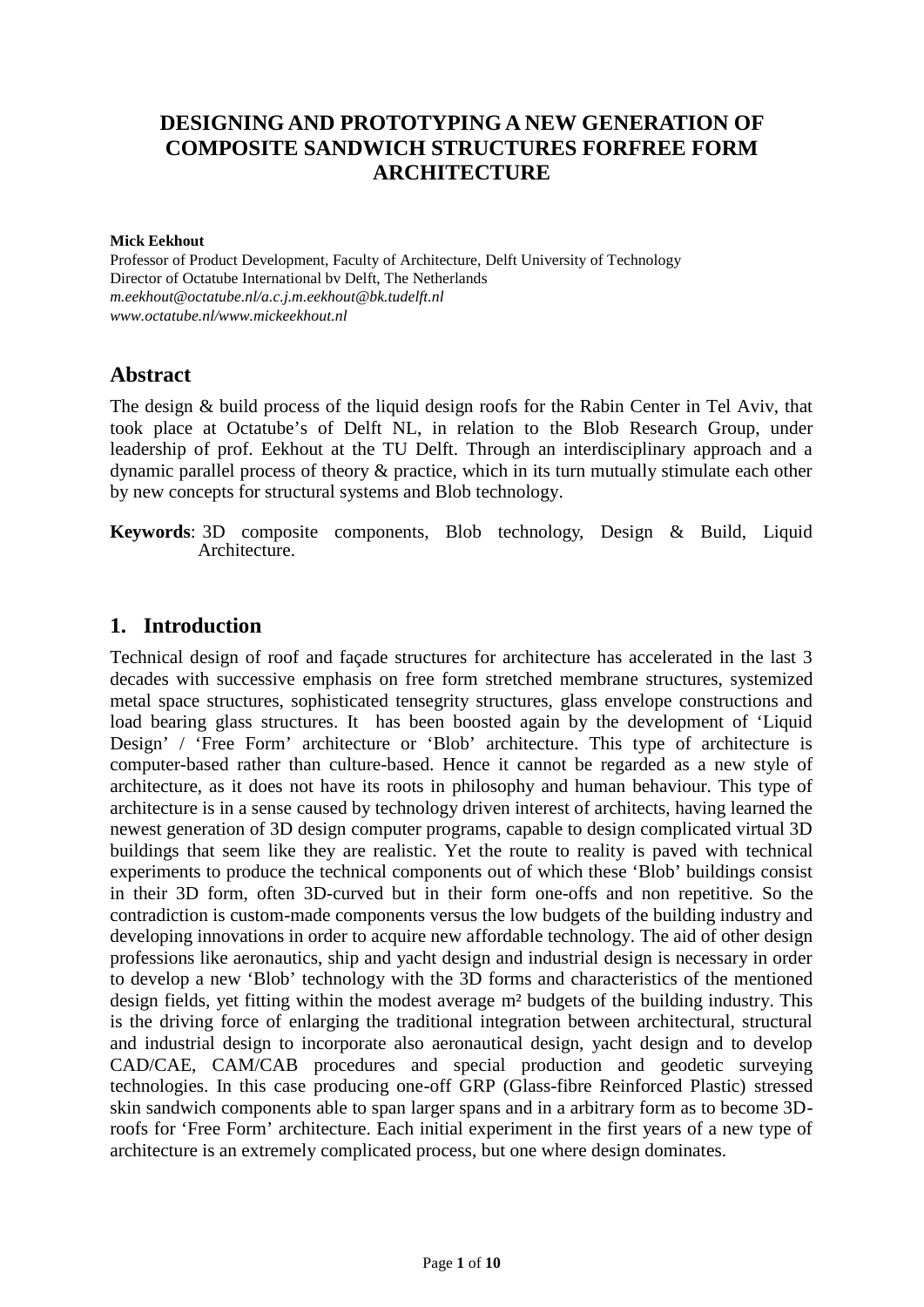## **2. Invitation to the project**

In November 2002 the tender drawings of a design by architect Moshe Safdie from Boston USA as a part of the Yitzhak Rabin Center in Tel Aviv were received at Octatube's. The building design provided for two top building parts: the Great Hall and the Library. Both hall designs had remarkable and plastically designed roofs that resembled dove wings as a tribute to Rabin. Moshe Safdie is well known in world architecture since he designed the 'Habitat' of Montreal in the World Exhibition of 1967 as a then 27 year old architect [1].

The complicated design roofs of the Rabin Center contained in the tender were analyzed by Ove Arup of New York to exist of a system of seemingly arbitrary open steel profiles with a layer of concrete on top. The specification left the construction of the roof cladding to the contractors. On top of this the architect requested a seamless solution in the roof.



**Fig. 1-2 Tender drawings made by Arup, New York. Left, 'The Library;' right, the Great Hall**



**Fig. 3. Architectural model of the Rabin Center, Tel Aviv (courtesy: Moshe Safdie & Ass.)**

## **3. Preparing for Tender**

For two months the tender drawings and the thick specification were not given much notice. It seemed better to leave this project to one of the competitors. The requirement of a seamless surface would make any prefabricated system very difficult. The success would depend entirely from local labour and local supervision, which a prefabrication industry does not like. However, the client and his building manager kept on reminding of the tender date. They even postponed it even one month. It seemed difficult for them to find a trustworthy answer, so was their message. Finally the challenge to find a creative innovative solution for this problem was to bright for technical designers and inventors to let go.

A new system for the structure and the construction was conceived. One year before the Municipal Floriade pavilion of Asymptote Architects from New York had been designed and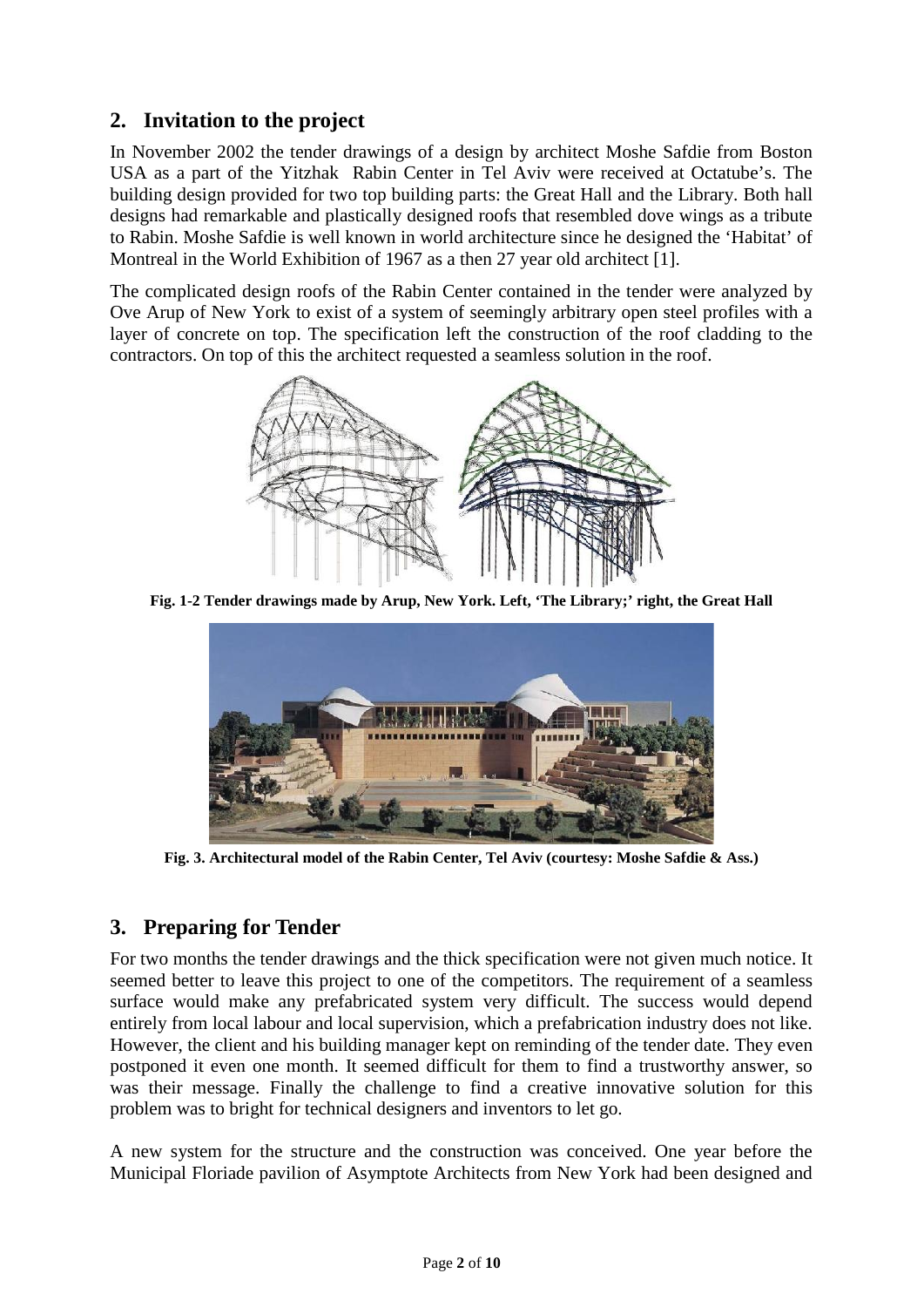built by Octatube. It was a struggle with 3D-aluminum panels of 5mm thickness which were deformed via explosion deformation on negative concrete moulds, formed on positive polystyrene moulds. This process was done at the premises of Exploform in Delft, established on the TNO-research institute at Delft because of the government allowance of use of explosives.



**Fig. 4-7. Video captions of an 'Exploform explosion' in a water basin (from: exploform.nl)**



**Fig. 8-10. Left over polystyrene moulds used to make negative concrete moulds (left), exploformed aluminium panel (center) and fitting of a panel on a wooden fitting mould (right)**

#### **4. The Principle of the Stressed Skin Sandwich**

So in a few brainstorms the basic idea was to make the roofs as giant surfboards of foam with stressed upper land lowers GRP skins. The size of the roofs, subdivided into 5 different roof wings was max. 30x30m². Each wing had a max length of 30m and a width of 15 to 20m. It was the technology and the resulting technical product that fascinated. Polyproducts bv was invited to join the tender team of Octatube, as well as Haiko Dragstra. Three successive brainstorms were organized respectively on the product idea, the structural concept and the logistics & pricing. It was decided to work out and price the stressed sandwich skin alternative as well as the original tender specification of the steel structure with a non described, free covering as the variation. The proposed cladding was a variation on the original tender design, derived from the mega-sandwich idea, but now in a thinner scale version of 50 to 80 mm thickness, as it had only to span the purlins between the steel structure elements (3m). This sandwich had to be finished with a GRP skin.

The budget calculations resulted in the alternative as 1 million Euro more expensive than the tender prescription: a steel structure and a thin 80 mm thick GRP sandwich cladding as the variation instead of concrete. The high cost were due to the polyester parts. It was argued that the maximum extra price would be 1 million Euro. But it was expected that any architect would fall in love with the alternative of self-supporting stressed skin sandwiches.

#### **5. "Extremely innovative, but too expensive for us"**

Only two days after the tender closing date a telephone call was received from the local Israel representative architect, speaking on behalf of Moshe Safdie: Avi Halberstadt. He gave the compliment that the architect saw the alternative proposal as *"an amazing solution".* The model showed that in the design the corner details had not been accurately designed yet and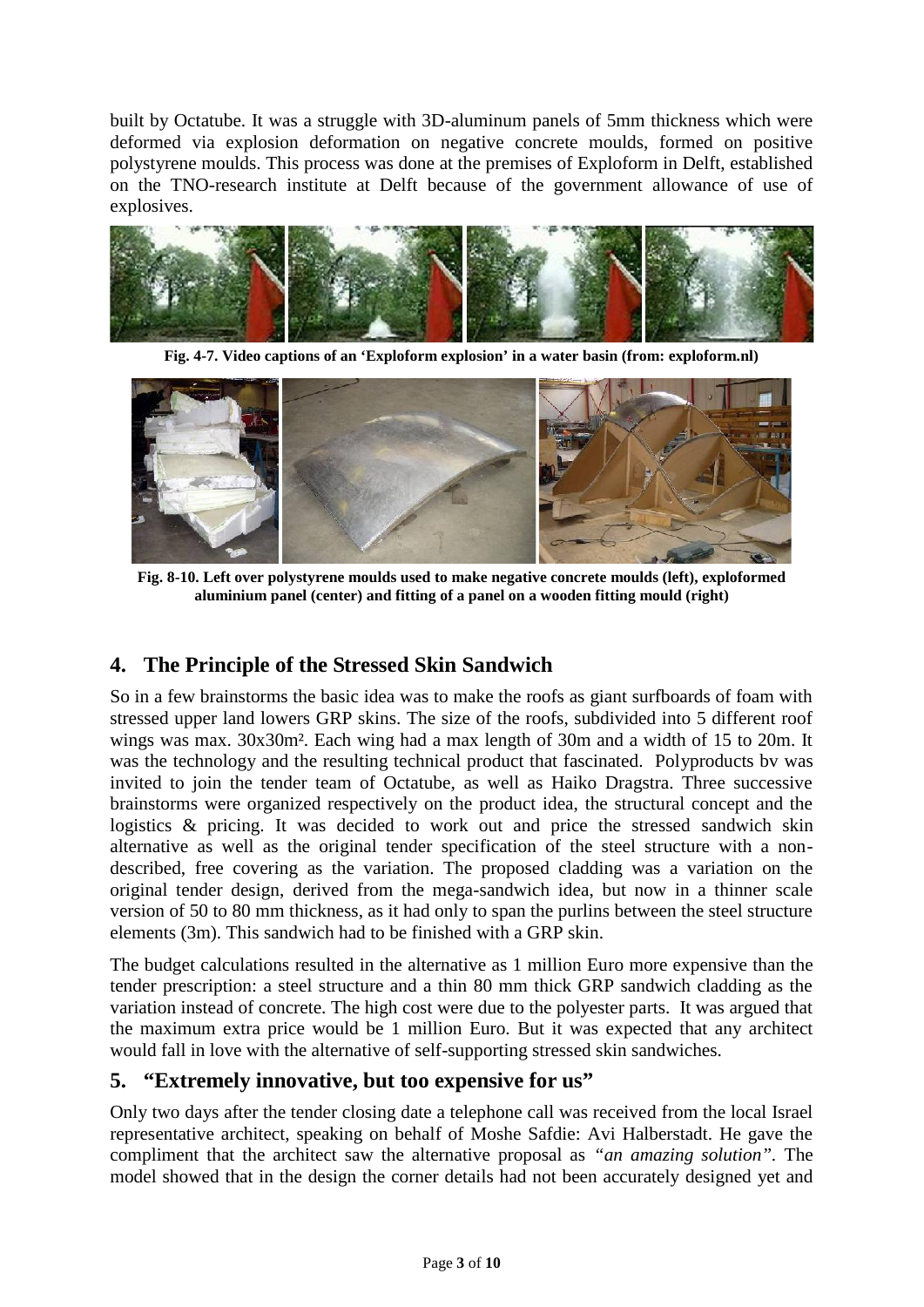that the overall stability was unsatisfactorily. The design needed much engineering work still. The building commission went into a separate meeting. After one hour of fierce discussions, the outcome was: The tender original with the GRP covering was practically on the average tender price level, while the alternative proposal was indeed very attractive from viewpoint of its extremely innovative design and construction, but was only one million Euro too high in price. Knowing the intellectual value of the alternative proposal, it was a fair extra price for this yet unbuilt idea. Normally, however, technical alternatives are more efficient solutions for the contractors and are normally lower in price than the original. The response of the chairman of the building committee was to invent a logistic solution for the alternative proposal so that its price level would be on the average price level again. He gave an indication to maybe transmit the foam machining and the GRP production to Israel to save on shipment costs and on labour costs at the same time. So this was the message that had to be taken home on April 29<sup>th</sup> 2003. The committee wanted to speed up their decision, so an alternative idea had to be presented within one or two weeks.

## **6. Rethinking the alternative**

Back in Delft the consequences with the in-house engineers and with the outside team of co makers were discussed. If the alternative could be realized, it would be a world innovation. But realization was far away yet. If more project activities had to be done in Israel, Israeli partners had to be selected. This Israel alternative was to go in a number of steps. First the decomposition of the big wings into conventionally transportable components would be done, which could be assembled on site on a jig. The shells would be finished at the seams between the GRP layers. The surface would be given a final top layer or top coat on top of that. If this would not bring enough reduction in price, the second step would be setting up a consortium and having Complot machining the polystyrene blocks in Tel Aviv on the building site and have Polyproducts bv setting up an Israeli GRP plant on site where the most likely position would be the vertical position of the roofs. That would lead to assemble the roof as a wall from stacking the polystyrene blocks on top of each other, so that both skins could be treated simultaneously, the shrinking of the foam could be controlled much better and the roof wing, built like a wall, could be easily lifted from between the two 20m high scaffolding walls by a mobile crane. However, the machining of the polystyrene blocks in Israel seemed very expensive: this subcontractor was not experienced in estimating larger productions than mock-ups. The co-makers did not have enough experience with export to step into this idea. Making a tough export consortium based on ample experience, specialism and mutual trust takes quite some time and always one of the team members has to guarantee for the others continuity. And often, when the production can be done for the home market, why go abroad where people speak all kind of foreign languages. The Dutch have always been abroad. Why not follow them in this case? But, alas, the price reduction was not reached. A dramatic step had to be taken. Just to be sure the second alternative, which was an answer to the original tender, was formed with a steel space frame and a locally made sandwich panel system on top, forgetting the world novelty of the stressed skin sandwich, just to stay in the race. But at the same time work was continued on the prime sandwich alternative.

## **7. Redesign & Pre-engineering Contract**

In the course of the design development the redesign could be made on the rough contours given in the tendering stage by Safdie as a Rhino scan from a 3D material model. For the engineering this basis was not usable to work with. By analysing different cross sections from the model and connecting these in fluent lines a usable model was developed. The ensemble was redesigned in Maya (3D CAD software). This program appeared to be an excellent medium for designing the different components. Also in the same program the constituent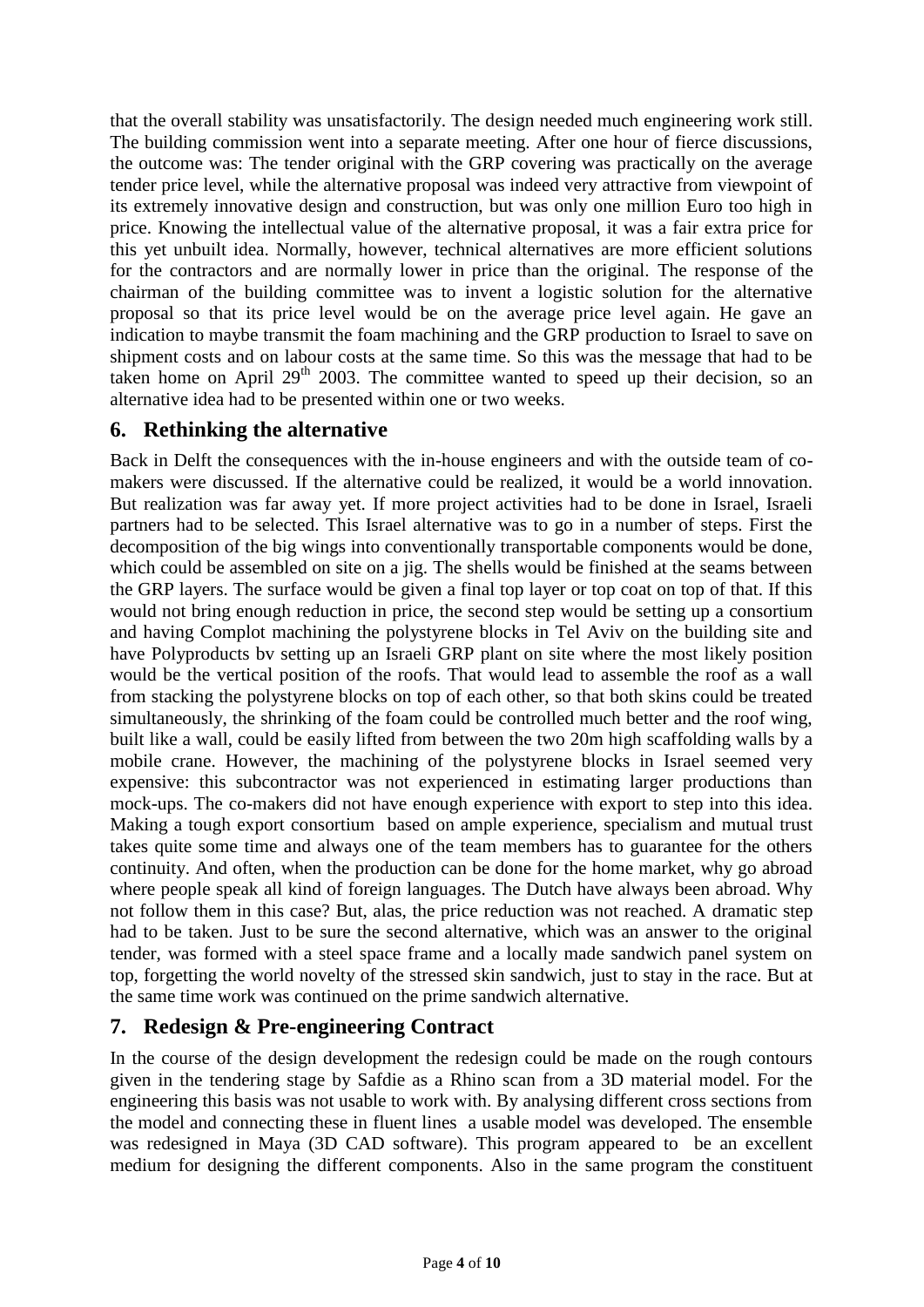parts could be defined and combined into the total composition: sandwich roof wings, columns and glass façade panels. The design included the reinforced concrete walls, the support plates of the concrete tops for the anchoring of the columns, the short and long columns, the facades and the roof wings and the intermediate glass sleeves. At the same time the global analysis was made of the structural behaviour of the GRP wings and the steelwork. In this time two alternative constructions were worked on: A steel structure of systemised CHS circular sections, covered with a thin GRP sandwich as the roof covering and a separate ceiling material and the innovative alternative of the structural sandwich structure.



**Fig. 11. Organogram for Product Development (phase 1,3 & 5) [2].**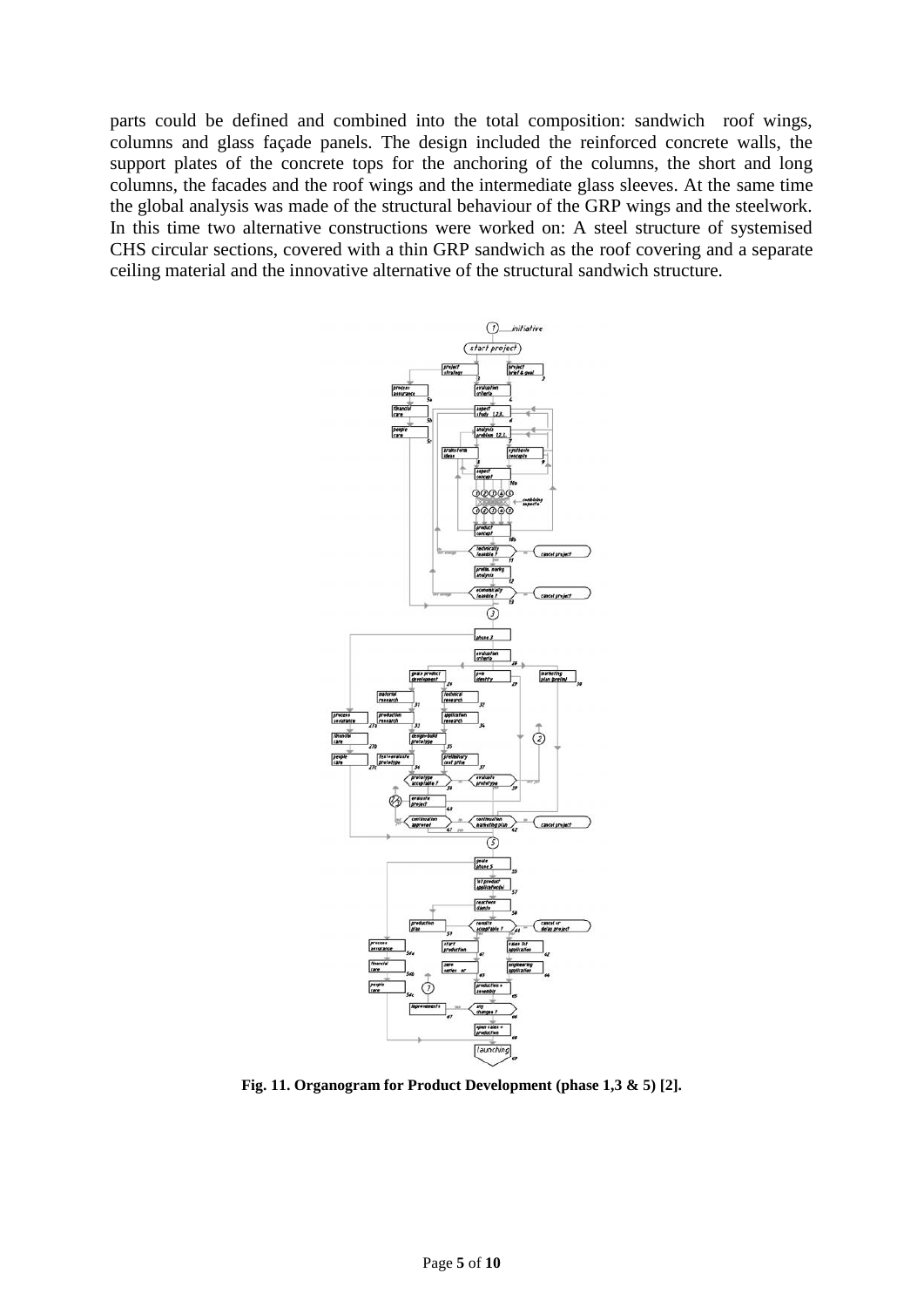

**Fig. 12-13. Two alternative constructions: a steel structure of CHS circular sections (left) and the structural sandwich structure (right).**

The negotiations with the client had resulted in changing of the subcontractor for the polyester work. Polyproducts bv was replaced by Holland Composite Industries bv of Lelystad, NL. They had previously made hulls of motor yachts and sailing yachts in GRP up to 30m length in vacuum injection method, which was an excellent starting point for the development of the structural sandwich panels. They proposed vacuum injected segments that later could be joined of maximum 3.5 x 15 m. They employed a Dutch engineering firm Solico of Oosterhout NL, who started to analyse the GRP alternative globally. The two structural analyses were compared and matched. At the same time prototypes were made of both alternatives: steel structure with local foam covering and the integral sandwich construction. Both prototypes were shown to architect Moshe Safdie, together with the first results of the computer work in July 2003.



**Fig. 14. Structural analysis of deformation of the GRP sandwich roofs made by Solico. Left, the upper and lower wing of 'The Library'. Right, the upper wing, the central body and the lower wing of 'The Great Hall'.**

The pre-engineering had indeed resulted into a dramatic reduction of the cost price as the experimental sides and its solutions became more apparent. The confidence of the producers was grown enough to give the guarantees required as if the building method had already been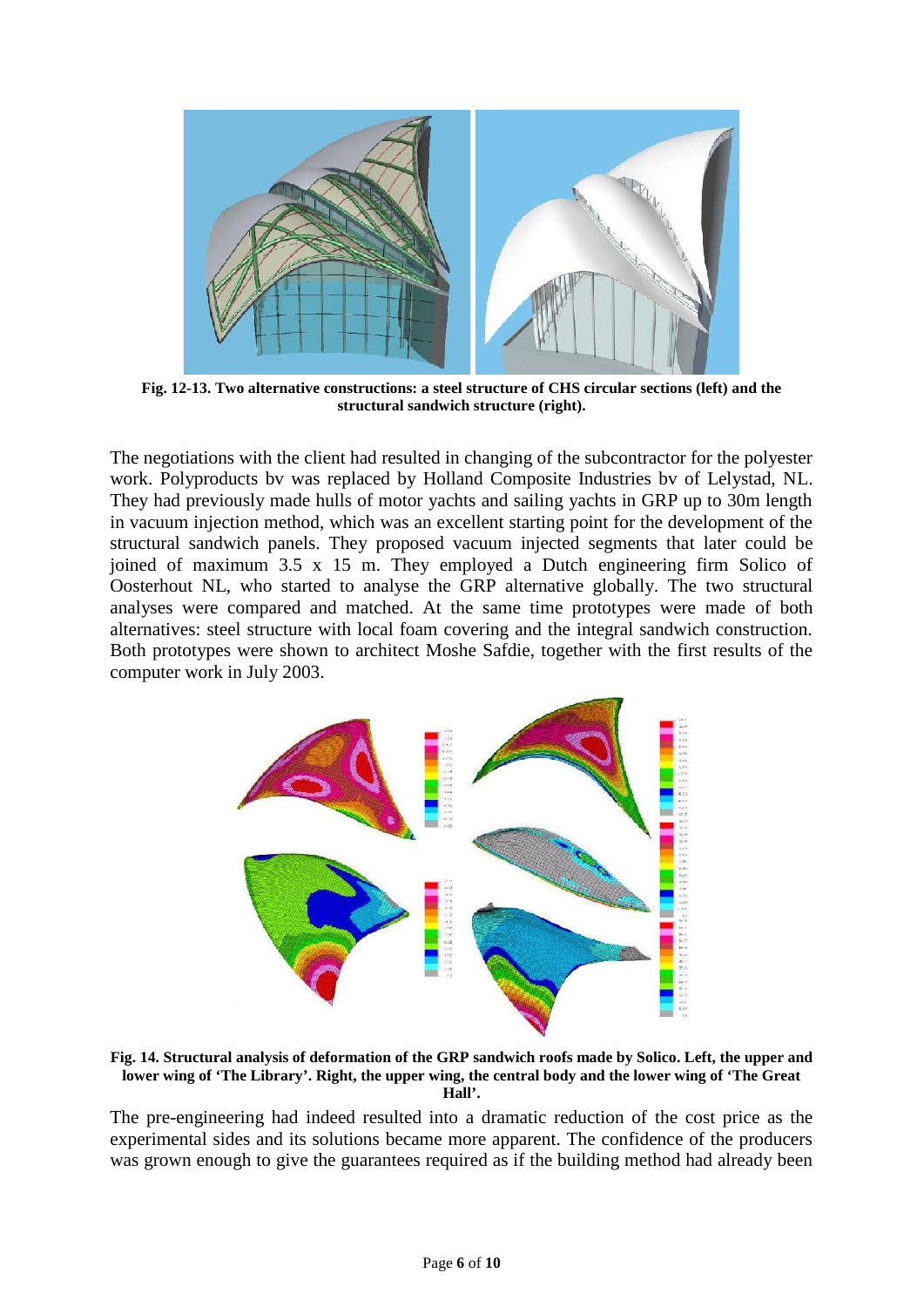used before. Largely due to the separate pre-engineering contract granted by the client before the main order of design & build, the experimental prototype contract.

## **8. Final design**

The route from redesign and pre-engineering to final design took one year involving 5 to 6 engineers. The architect visited Delft twice in that time to check the progress on the design and the new prototypes that were made on his specific instructions. Moreover, the impulses from the development of the prototypes, the production methods involving moulds and injection production plus the future assembly of the structural seams and the structural behavior of the total wings, all had a deep impact on the final design and had to be fixed by the responsible contractor, in this case Octatube. With these revolutionary developments: Octatube's three adages of *"design and build in one hand"*, *"the integration of architectonic, structural and industrial design"* and *"development of new products"* are quite right. Respecting the wishes of the architect an intensive design and engineering route was followed, coordinating the two co-makers Holland Composites and Solico Engineering as indispensable. During the entire process the design methodology as development for special components, consisting of 3 mains phases: Design Concept, Prototype Development and Production, as published in [2] were followed quite literally, see figure 11.



**Fig. 15-16. Post engineering bird's eye view of 'The Library' and 'The Great Hall'.**

# **9. Final Engineering after Full Contract**

The final engineering started on the basis of AutoCAD and Mechanical Desk Top and the final analysis incorporating the final production methods of the GRP wings, testing of the connections of the sandwich panels on de-lamination, assembly connections loading deformations, fire resistance and logistics in the Netherlands, the transport in special open containers, assembly on special moulds on the building site, jointing and finishing and hoisting into position. After the experimental design phase of one year the full contract was only stated and the engineering inclusive testing also took one full year.

## **10. Production and Installation in 2005**

From January 2005 onwards the production went into operation and the third year of experimental production and assembly started with experimental production of the components on the negative moulds. The smaller roof of the Library first to be produced. Tolerances because of warping of the negative moulds resulted in unforeseen deformations of the produced GRP components. These components together had to form the ruthless smooth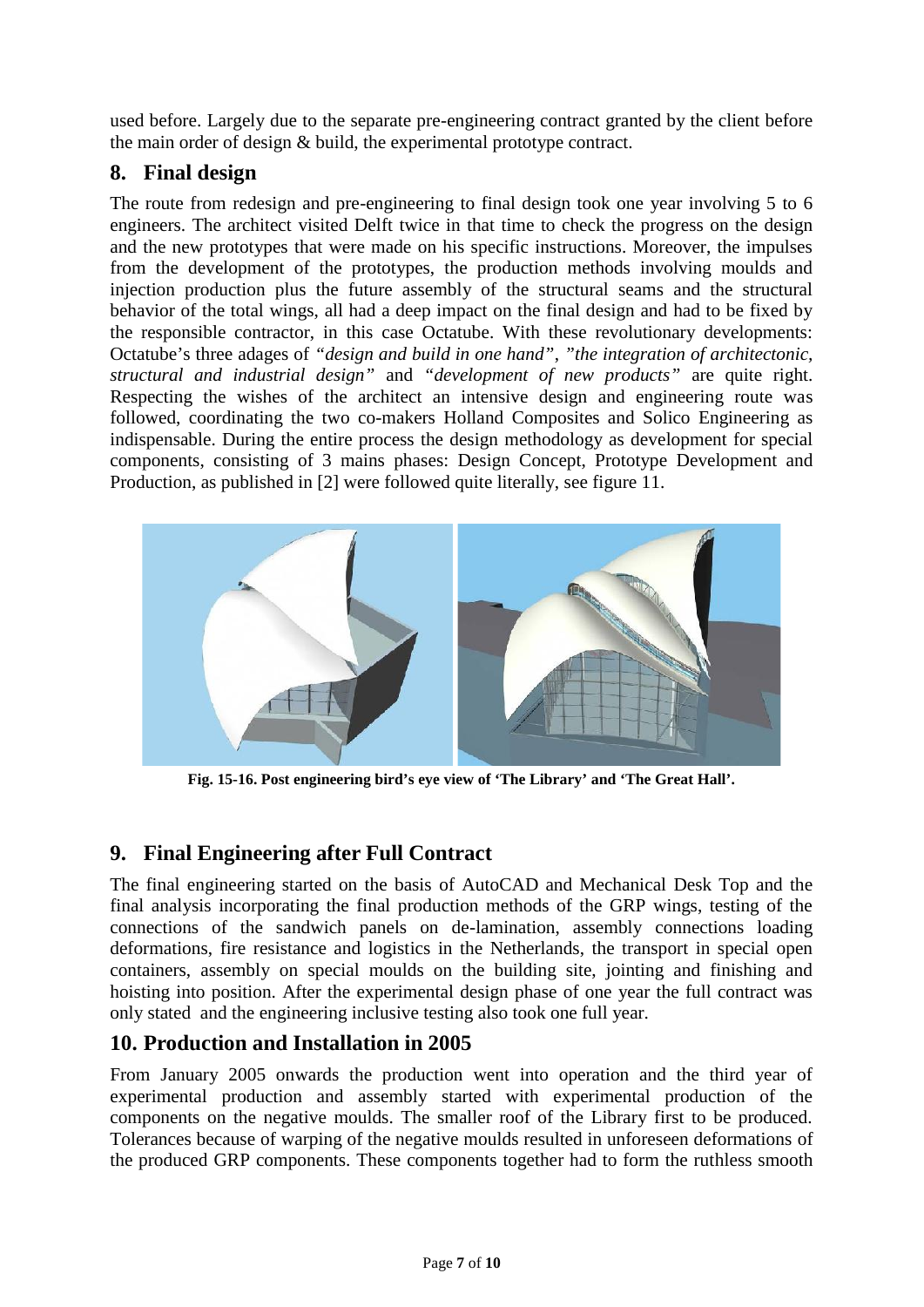surface of the complete wing in the end. All aspects were approached in an engineering manner: measuring, analysing problems and deducting solutions.



**Fig. 17-18. Close-up of 'The Great Hall' wings with insert points for connectors to connect the wings to the columns and structure of the 'central body'.**



**Fig. 19-27. Milling machine at Marin (19), scale model of upper wing of 'The Library' (20) and production of the roof segements at Holland Composites (22-28). Vacuum injection of the top layer on foam block milled by Marin (21). Insert to be placed in the GRP sandwich roofs in order to make a connection between the roofs and the columns (24). Placement of foam blocks and glass fibre matts, which will become stringers (23). Vacuum injection of the bottom layer (25). Final result, in this case an early prototype (26). Discarded foam moulds (27).**

Analytical engineering in the best traditions of the TU Delft made the initial amazing, improbable design solution a reality. The resulting design is a combination of structural design, with architectural flavour, incorporating the technologies from aeronautics, ship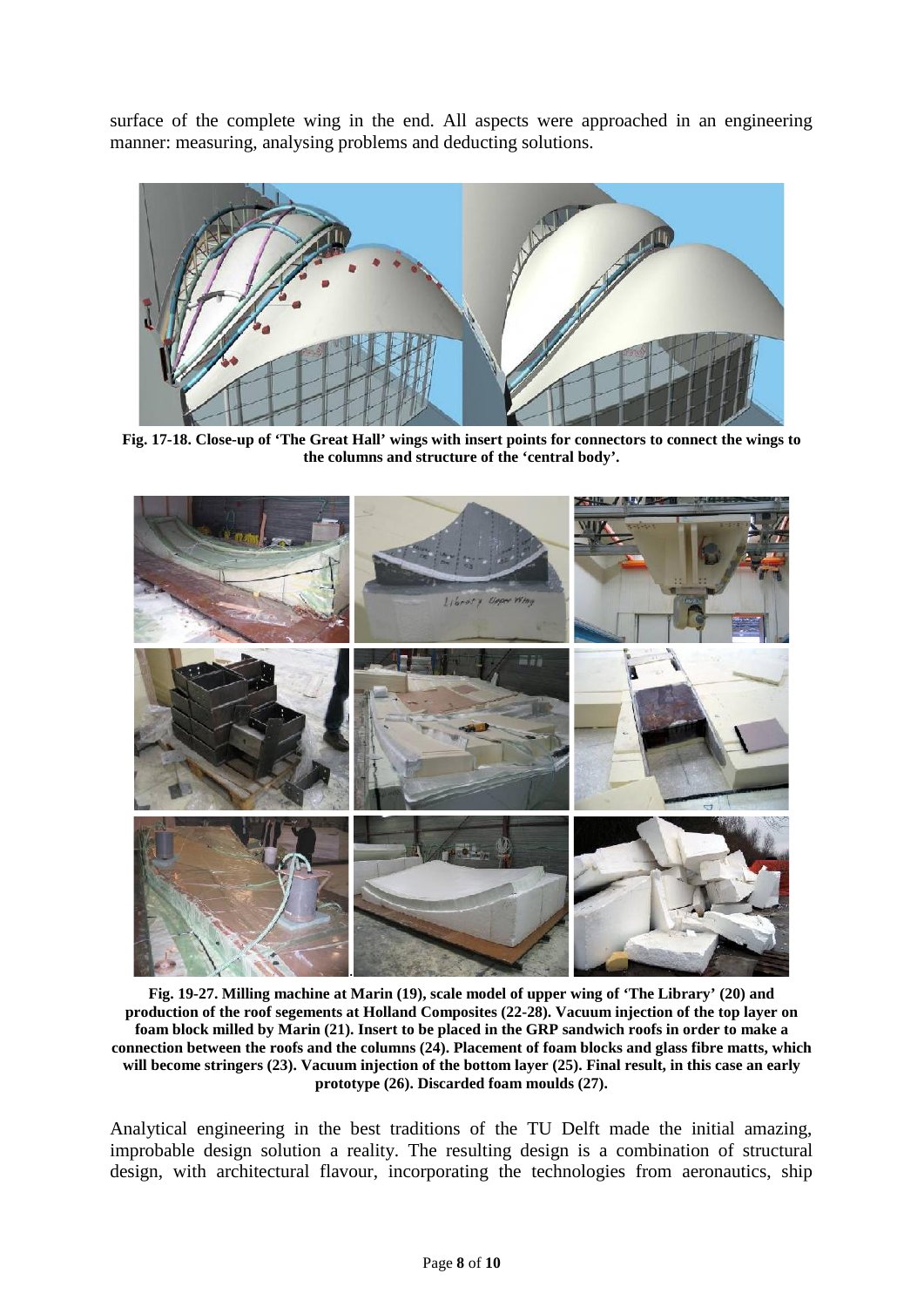building, industrial design and geodetic surveying. It poses an example of multiple innovation of technology, thanks to the involvement of co-makers Octatube International bv, Octatube Engineering bv, Holland Composites Industries bv and Solico Engineering. The production is very engineering intensive. The foam blocks of polystyrene have been milled accurately to negative moulds from CAD/CAM files. The upper surfaces were epoxy toughened. The vacuum bag package of top layer weaves, insulation layers inclusive the inserts and the stringers and bottom layer weaves are injected with polyester resin and cured within 4 to 8 hours. The curing causes individual deformation that only appear in assembly by the non continuousness of the upper surface of the roof wing after assembly from parts.



**Fig. 28-29. Roof segment (left) and fitting of all the roof segments of the lower wing of 'The Library' at Holland Composites in March 2005.**



**Fig. 30-31. Building site in Tel Aviv zoomed in on 'The Library' with the truss and columns already installed (left). Open container at Holland Composites with the roof segments ready for shipment in April 2005.**

#### **11. Conclusion**

The resulting design of this contribution shows that building technical design, like architectural design and urban design leads to an integrated process. The result of this process have to be integrated into one technical artefact that satisfies all requirements and gives efficient answers or compromises in all of its life phases, be it conceptual design, material design, detail design, engineering, productions, assembly, installation, loading behaviour, functional use as a building, meaning of the artefact as a building, (even as Architecture) and